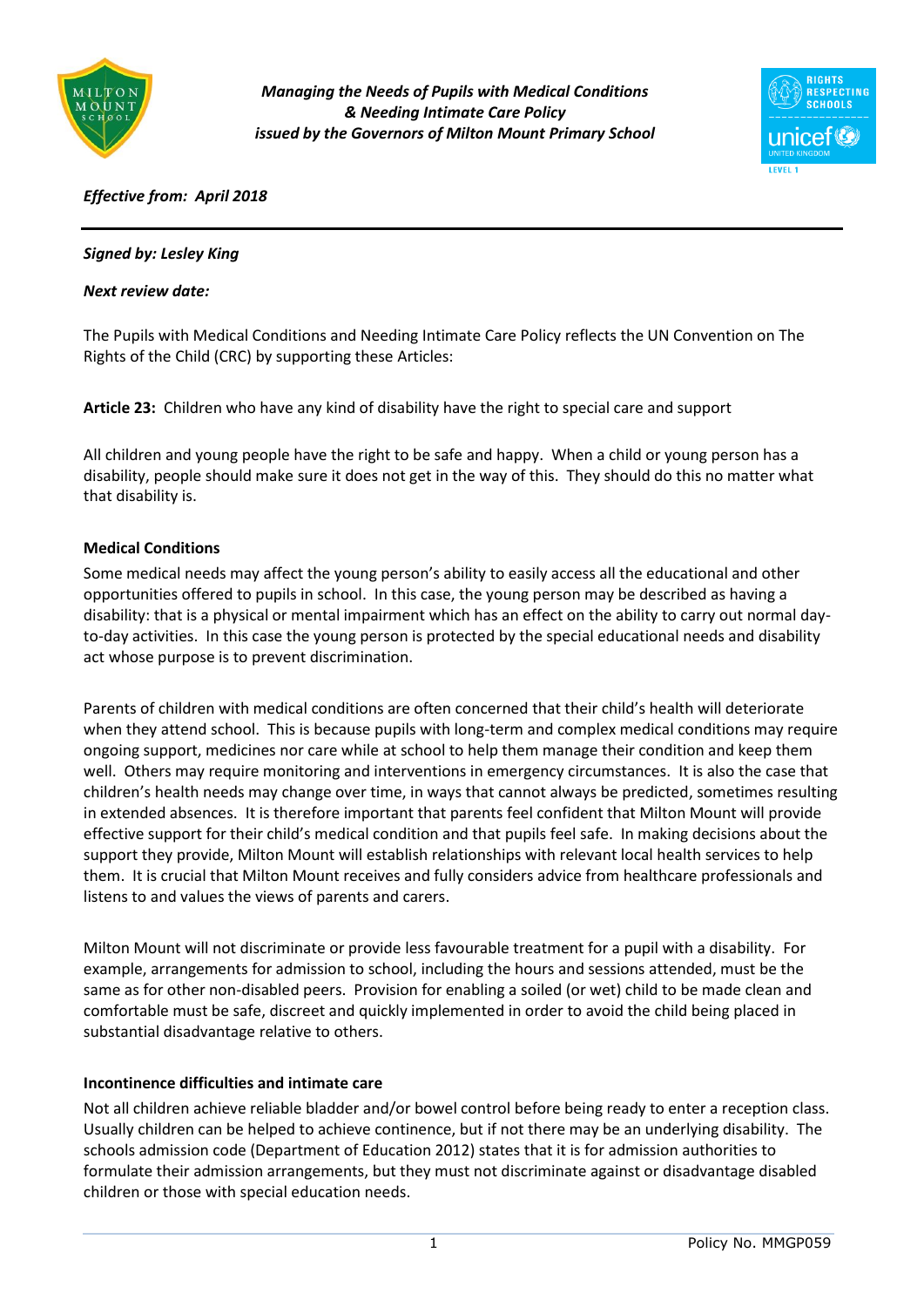## **Intimate handling and invasive/intrusive action**

It is sometimes necessary for intimate procedures to be undertaken with pupils, either routinely or in the event of an emergency. This might include hygiene/toileting needs or, for example, the administration of rectal diazepam. The guidance with regard to staff training/responsibility is similar to that for the administration of medication and the school will consider the need for the presence of two members of staff.

# **The school**

Recognises that young children may have occasional 'accidents' when they fail to reach the toilet in time. However, if incontinence is a regular on-going nuisance for a child, the condition may be recognised as a disability under the Equality Act (2010).

# **Before the admission of a student**

School staff whom agree to be involved in the changing/cleaning of a child in our care will have taken any relevant training and immunisation and job descriptions updated.

A pupil with medical needs should have an Individual Health Care Plan (IHCP) drawn up in consultation with his/her parents/carers, school staff and the school nurse (who acts as the link between schools and other medical services). If the issues surrounding continence are more complex it would be appropriate to include relevant healthcare professionals in the plan. These might include some or all of the following: School Nurse, Paediatric Continence Advisor, Speech and Language Therapist (SALT), Occupational Therapist and Physiotherapist. This provides essential information about the pupil's condition and the steps to be taken to manage the pupil's medical needs and/or medicines in school.

It is important that the school and family work in partnership and should consider the following points.

## Parents/Carers:

- Providing enough spare nappies, wet wipes, changes of clothes, plastic bags or nappy sacks in which to put soiled clothing, to meet the child's needs
- Informing the school if there is a change in medication or routine which may affect their continence, e.g., an increase in laxatives

## Agreeing:

- To inform the school should the child have any marks or rash
- How often the child should be routinely changed during the school day and who will do the changing
- To encourage the child's participation in toileting procedures wherever possible to promote independence
- To review the arrangements, in discussion with the school, should this be necessary

## The School Agreeing:

- A procedure with the parents to change the child should they soil/wet themselves
- How to inform parents of any poos or wetting soiling accidents possibly via a home/school book
- The minimum number of changes
- To report to the Head Teacher or SENDCo should the child be distressed, or if marks or rashes are seen
- To review arrangements, in discussion with parents/carers should this be necessary